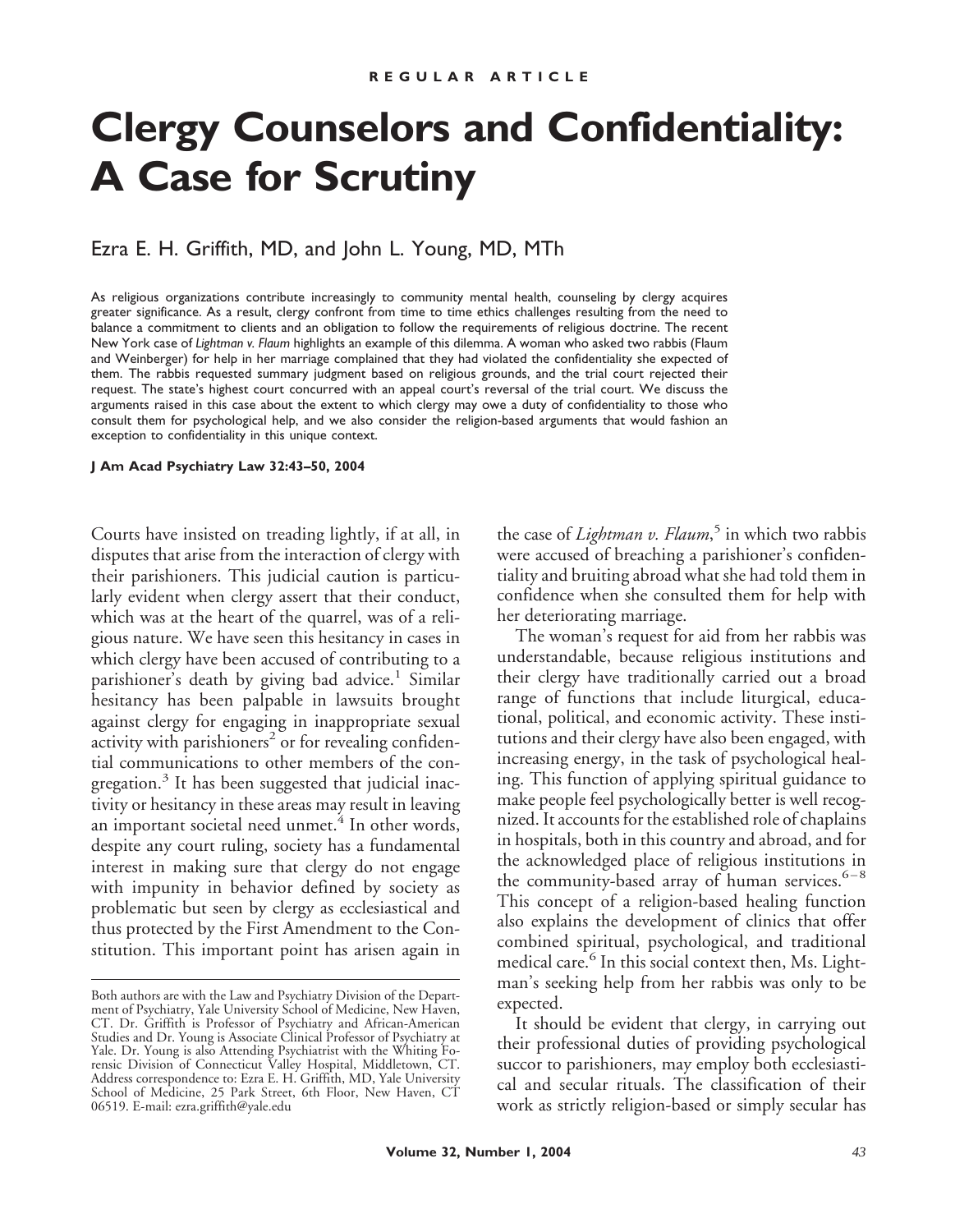been difficult. This has been so for at least two good reasons. First, many of the roles undertaken by clergy have been colored by traditions emanating from both religious and secular arenas. Second, different clergy often view one activity through fundamentally different lenses. This has been the case for pastoral counseling, where one set of clergy see such work as an activity that derives its core rituals from the practice of psychotherapy. At the same time, other clergy may incorporate prayer and other ecclesiastical acts into their concept of pastoral counseling.<sup>9</sup>

There are unique cultural characteristics about the case of *Lightman v. Flaum* because it entails a dispute between a Jewish woman and her rabbi clergy. However, their conflict raises broad fundamental questions about the concept of confidentiality that may apply across all denominations to the interaction of clergy and congregant. There is a basic societal expectation that clergy will respect the confidences of their charges. We undermine this expectation if we allow any clergy to escape responsibility by claiming, without a convincing justification, that their exemption from confidentiality is justified by ecclesiastical doctrine or practice. In other words, clergy should owe to their parishioners a fiduciary duty of confidentiality, just as do psychiatrists and other mental health professionals to their patients.

Consequently, clergy, including Jewish rabbis, despite relying on what they define as their unique religious obligation, should not be allowed to claim blanket exemption from the fundamental expectation that clergy will generally respect the confidentiality of counseling interactions with their parishioners. This subject has gained in importance because New York State's highest court in *Lightman v. Flaum*<sup>3</sup> concluded to the contrary, holding that courts should not enter this terrain of disagreement among different religious groups. This is such an important social concern, however, that psychiatrists and their subgroup of forensic colleagues, who have long struggled with the problem of safeguarding confidentiality from erosion, should attend to this case in which rabbis have essentially tried to fashion a unique exception to the rule of confidentiality. Forensic psychiatric expertise can both help the clergy shape their practice and the courts weigh the values in dispute before them.

We recognize the importance of church-state separation and the sanctity of religious liberty, and we intend to remain cognizant of these principles as we approach discussion of the case at hand. Nevertheless, we recommend that clergy's claim for exemption from the confidentiality tradition not be accepted unquestioningly. The clergy's blanket assertion that they deserve exemption from confidentiality strictures because they are vessels of ecclesiastical ritual and doctrine should not be allowed to carry the day. Before discussing this issue in depth, we will recount the essentials of the case and provide a short historical review of the clergy-penitent privilege. We review the privilege because the plaintiff cited the testimonial privilege as an important background to her argumentation about confidentiality.

## **Facts of the Case**

As noted by the trial court,<sup>10</sup> plaintiff Chani Lightman and her husband Dr. Hylton Lightman, both Orthodox Jews, were experiencing marital difficulties. According to the plaintiff, this prompted her to see two rabbis, the defendants, for advice and spiritual guidance. The rabbis described the mood of the meetings rather differently from the plaintiff, portraying them as more adversarial in nature. However, the rabbis agreed that the plaintiff bared her dissatisfaction with her marriage and her deviations from religious law. Specifically, the plaintiff revealed that she had stopped going to the Mikvah, a ritual bath used by Jewish women for cleansing after their menstrual periods, and had ceased sexual relations with her husband. The plaintiff also revealed that she was seeing another man. A third party was present during at least some of these consultations: the plaintiff's mother at the meeting with one defendant and a friend at the meeting with the other.

Both rabbis reported the conversations to plaintiff's husband, and each claimed to have acted under religious obligation. The rabbis asserted that, because the plaintiff no longer used the Mikvah, they were bound to advise her husband to end sexual relations. When she later filed for divorce, both rabbis also submitted affidavits supporting her husband in seeking custody of their children. The rabbis' declarations, which described their communications with plaintiff, were apparently intended to show that granting plaintiff custody would jeopardize the Orthodox Jewish upbringing of her children.

Plaintiff brought a cause of action against the defendants for, *inter alia*, breach of the fiduciary duty of confidentiality and violation of the clergy-penitent privilege. The plaintiff pointed to a statute that ex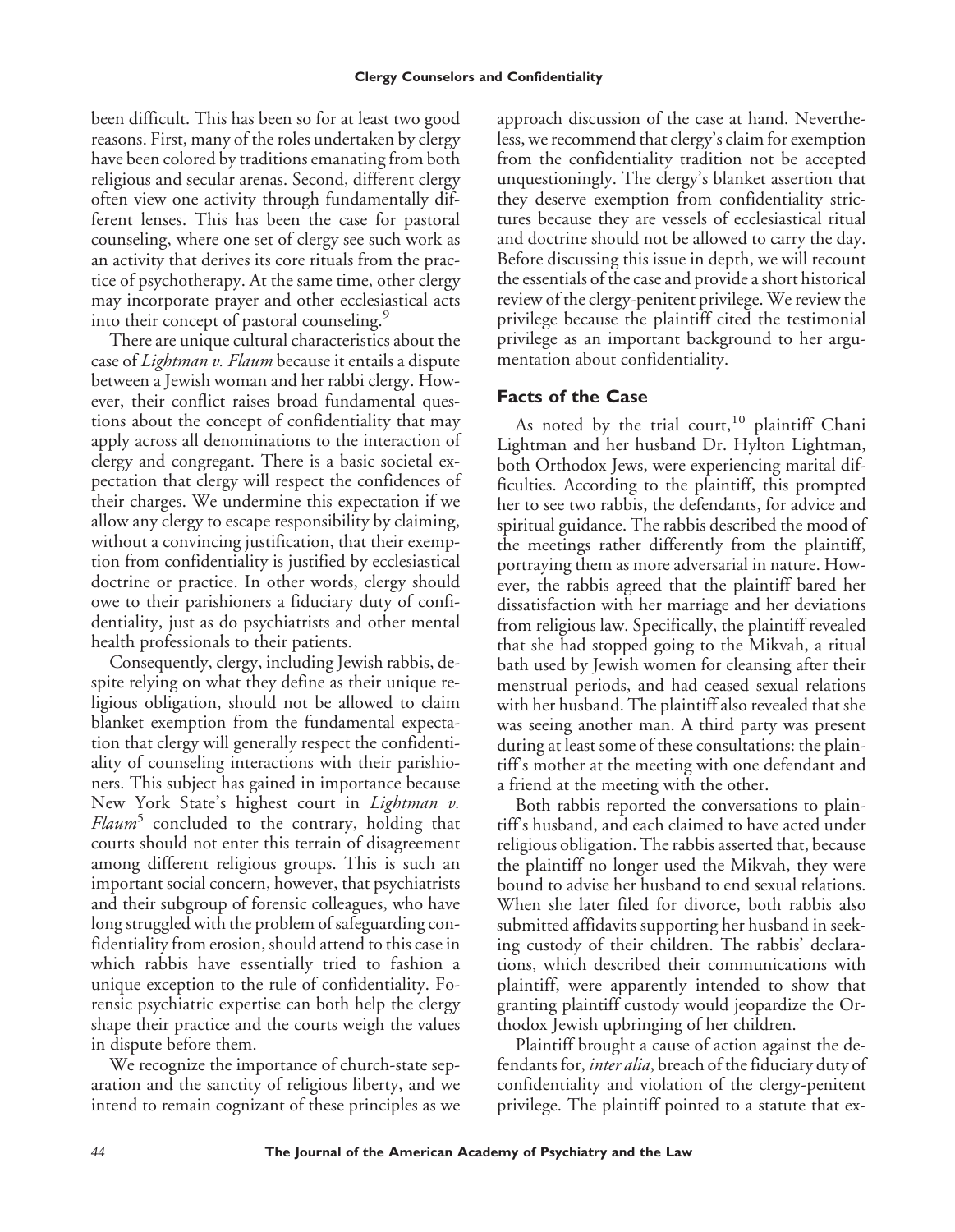cluded communications to a clergyman from courtroom evidence. Defendants countered that they were compelled by Jewish law to communicate the confidences to Dr. Lightman and to the court. They also pointed out that Mrs. Lightman was not seeking spiritual advice from them. Besides, a third party was present at the conversations between the rabbis and Mrs. Lightman. The defendants argued that granting plaintiff such a right and disregarding their own religious motivations would infringe their constitutional right to religious freedom.

The trial court allowed plaintiff's suit to proceed. The court, finding an "overwhelming public and societal interest in preserving the sanctity of such confidential communications," (Ref. 10, p 570) specifically refused to fashion a standard of confidentiality for clergy that was different from that for other professionals. The court also dismissed defendants' First Amendment argument, placing in doubt their claim to have acted under religious duty. The court asserted that, in fact, religious law did not demand disclosure and went on to detail how the rabbis could have complied with religious law without revealing any communications.

The defendant rabbis appealed. The appellate court, over a strong minority opinion, reversed the trial court's decision and granted summary judgment to the defendants.<sup>11</sup> The appellate court did not reach the constitutional issues. It simply stated that the plaintiff had waived any clergy-penitent privilege because of the presence of third parties during her meetings with the defendants. The dissent, asserting that it was unclear whether such third parties were indeed present at all the sessions, contended that summary judgment was inappropriate and that it was important to determine whether Mrs. Lightman intended her communications to be confidential. The dissent also discussed the fundamental constitutional issues, and, like the trial court, asserted that plaintiffs' suit would not have infringed the defendants' First Amendment rights.

The New York Court of Appeals<sup>5</sup> affirmed the appellate court's judgment for the defendants but did so on constitutional grounds. The court distinguished between secular professions, which could be regulated by the state, and religious callings, which could not. According to the court, the state could command confidentiality in secular relationships, but imposing a similar demand on religious actors would be constitutionally problematic. The First Amendment mandates respect for religious beliefs that might, under certain circumstances, require disclosure. Moreover, entertaining challenges to religious claims would mean that courts themselves would have to interpret and apply religious law. On the level of state statutes, the state's highest court also held that the clergy-penitent privilege statute could not be construed as a source for a fiduciary duty of confidentiality. The highest court explained that a statutory privilege against disclosure of information in judicial proceedings cannot itself be the source of a broad fiduciary duty of confidentiality.

# **Historical Review of the Clergy-Penitent Privilege**

It is instructive to review briefly the historical development of the clergy-penitent privilege in the legal context. Such a review provides some information about the principle that there is something inherently special about the exchange between clergy and their parishioners. In other words, understanding the statutory privilege helps in appreciating a longer term view of the fiduciary duty that clergy may owe their congregants to keep confidential the information communicated when the parishioners are seeking spiritual guidance.

It is debatable whether English courts recognized the clergy-penitent privilege before the time of King Henry VIII. However, the privilege certainly did not exist in later common law. After the Anglican Church became preeminent in England, its rite of confession diminished in importance. Courts, accordingly, ceased to recognize the clergy privilege. In fact, there is a long line of cases in Britain that expressly deny such a privilege.<sup>12</sup>

The first recorded United States case to involve the privilege was *People v. David Phillips and Wife*, 13 decided by the Court of General Sessions for the City of New York in 1813. The case involved a Roman Catholic priest, the Rev. Anthony Kohlmann, who had returned stolen goods to their owner. The priest refused to testify at the criminal trial of the persons suspected of trafficking in stolen goods, and the court in *Phillips* upheld the priest's right not to testify. The court found a privilege rooted in the priest's right, under New York's constitution (Article 38), to exercise his religion. Four years after *Phillips*, however, in People v. Smith,<sup>14</sup> another New York court found that no privilege existed for a Protestant minister. The court distinguished between the requirement of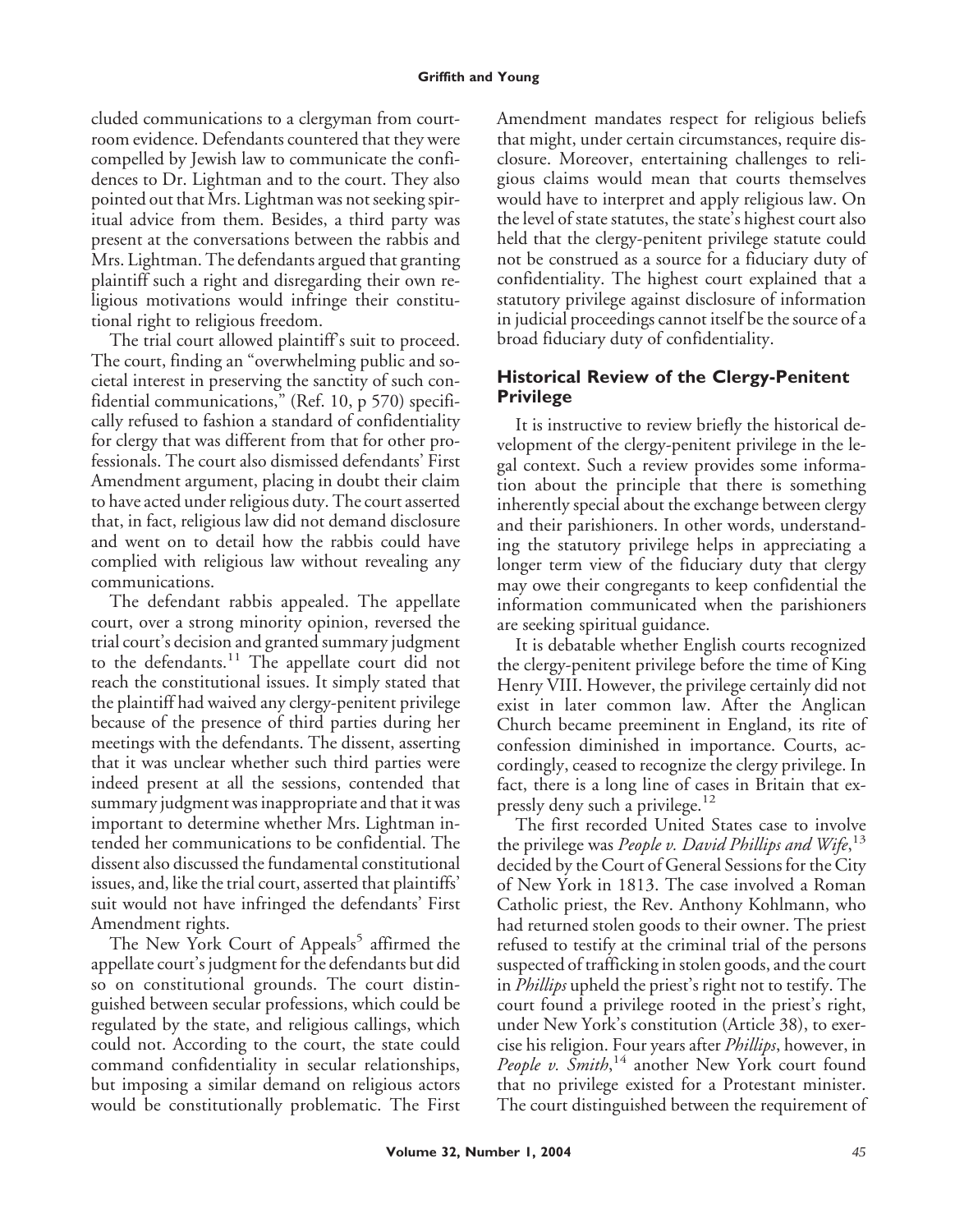confession in the Catholic Church and the ritual's absence in Protestantism. This distinction may have rested on the distinguishable difference between the sacramental status of Catholic confession and the nonexistence of a comparable ritual in Protestant churches. But as we shall see, while sacramental status may be helpful to the courts as a way of determining which clergy may not be compelled to testify in court, such sacramental status is of no practical use in deciding which clergy may claim exemption from an obligation to hold in confidence their communications with parishioners. In 1828, the New York legislature passed the nation's first statute recognizing the clergy privilege.<sup>12</sup> Following New York's lead, other states passed similar statutes recognizing the clergy privilege. Today, all states have statutes establishing some form of the clergy-penitent privilege.

State provisions vary on the issue of who may waive the privilege. Many state statutes are vague in this regard.<sup>15</sup> Among provisions that are clear, we find four possibilities represented:

1. Neither party may waive the privilege: For example, the Michigan statute states that no clergyman of any denomination "shall be allowed to disclose any confessions made to him in his professional character." <sup>16</sup> This apparently means that neither the clergyman nor the penitent may waive the privilege. This formulation is specifically a rule of evidentiary competence (since it completely disqualifies the clergy testimony) rather than a privilege against disclosure.

2. The penitent only may waive: For example, Connecticut law states that a clergyman "shall not disclose confidential communications made to him in his professional capacity unless the person making the confidential communication waives such privilege." 17This apparently means that only the penitent may waive the privilege. The Oklahoma statute expresses the same idea, stating, "the clergyman is presumed to have authority to claim the privilege but only on behalf of the communicant." <sup>18</sup> In California, a penitent "has a privilege to disclose, and to prevent another from disclosing, a penitential communication, if he claims the privilege." <sup>19</sup> The state of New York, where the *Lightman* case took place, also falls into this category. Its law provides that "unless the person confessing or confiding waives the privilege, a clergyman shall not be allowed [to] disclose a confession or confidence made to him in his professional character as spiritual advisor."<sup>20</sup>

3. The clergyman only may waive: For example, Virginia law provides that "no regular minister, priest, rabbi. . .shall be required to give testimony."<sup>21</sup> This formulation invests the clergy with control of the privilege (in contrast to physicians who can be compelled by patients to disclose).

4. Both together must waive in order for disclosure to occur: For example, in Colorado a clergyman "shall not be examined without both his consent and also the consent of the person making the confidential communication." <sup>22</sup> Similarly, Alabama law provides that "either (the penitent) or the clergyman shall have the privilege, in any legal or quasi-legal proceeding, to refuse to disclose and to prevent the other from disclosing anything said by either party." 23

The clergy-penitent privilege has been defended under two general rubrics. One rationale emphasizes the value society sees in protecting the privacy of the clergy-penitent relationship. According to the United States Supreme Court, the privilege is "rooted in the imperative need for confidence and trust. The priest-penitent privilege recognizes the human need to disclose to a spiritual counselor, in total and absolute confidence, what are believed to be flawed acts or thoughts and to receive priestly consolation and guidance in return" (Ref. 24, p 51). Other courts and commentators, however, ground the privilege in the constitutional guarantee of free exercise of religion. Note that this rationale, which is disregarded when a clergyman is forced to reveal what his religion commands him to hold secret, would grant control of the privilege to the clergyman.

In the case of *Lightman v. Flaum*, the Court of Appeals of New York<sup>5</sup> made it clear that the common law had historically protected certain confidential information from disclosure at trial. A relevant example was communication made between spouses during their marriage. Then eventually, New York statutes were established that protected information obtained in certain contexts from being admissible in court: information shared between spouses, attorney and client, and physician and patient. This became known as the statutory evidentiary privilege. The Court of Appeals acknowledged that the common law had not included a clergy-penitent privilege, but that New York State eventually established a statute to protect confidential communications made by congregants to clerics of all religions.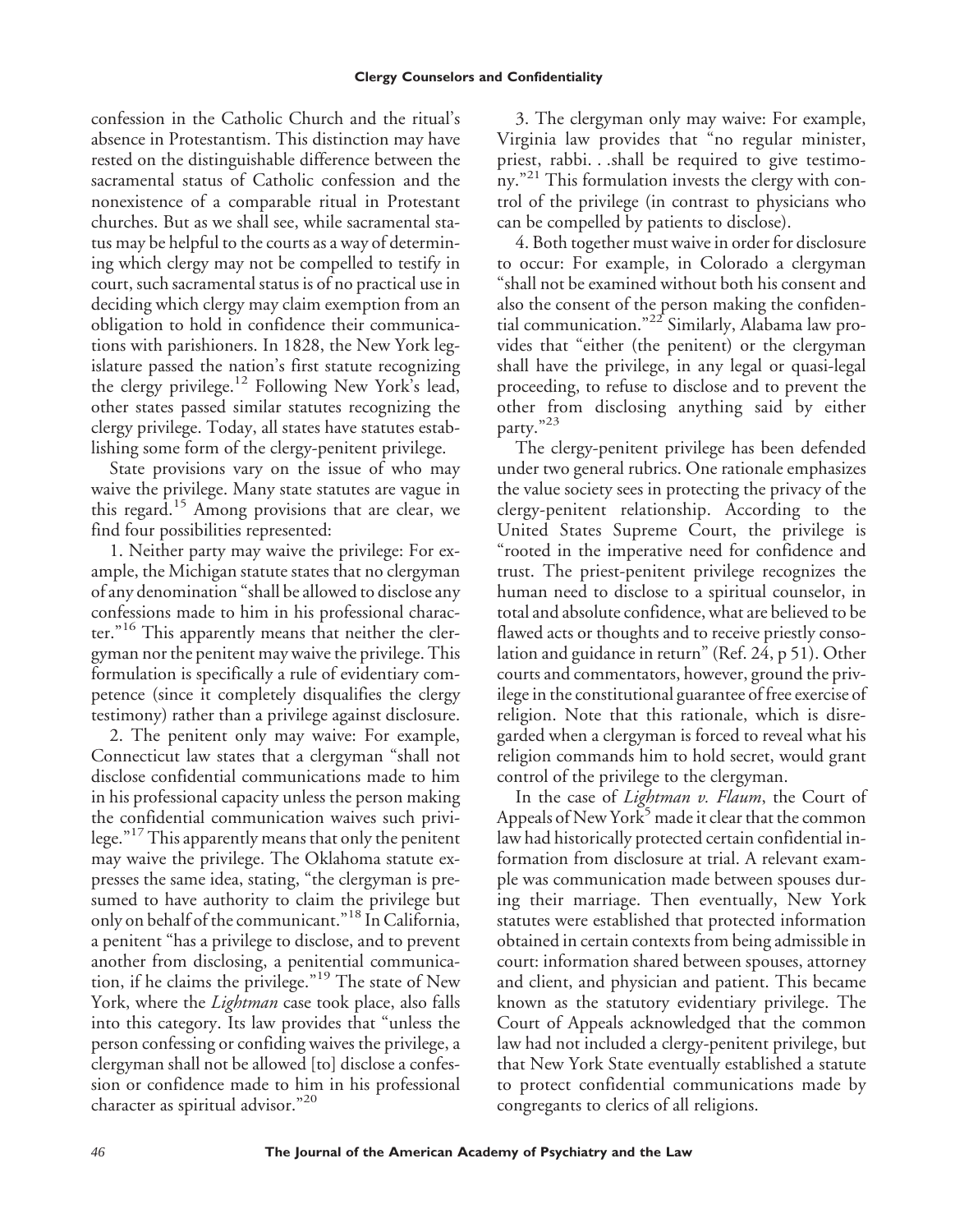The Court of Appeals, however, made a distinction that was crucial to such reasoning. This Court pointed out that a statutory evidentiary privilege merely reflects a state's public policy "to proscribe the introduction into evidence of certain confidential information absent the permission of or waiver by a declarant" (Ref. 5, p 1031). Thus, the Court argued that the statutory evidentiary privilege was not itself the source of a fiduciary duty of confidentiality. The Court cited the example of attorneys to show that the attorney's duty of confidentiality owed to a client is broader than that described in the evidentiary statute covering the attorney-client privilege. While the statutory evidentiary privilege may sometimes overlap applicable fiduciary duties of confidentiality, this privilege is not the basis of the fiduciary duty. The Court then concluded that no comprehensive statutory scheme regulated the clergy-congregant spiritual counseling relationship. Consequently, the plaintiff could not use the evidentiary statute, directed at the admissibility of evidence, to argue that the rabbis had breached the fiduciary duty of confidentiality owed to her.

The Court of Appeals made clear its distinction between the statutory clergy-congregant privilege and the fiduciary duty of confidentiality that clergy may owe their parishioners. In contrast, the trial court clearly thought that the privilege and the fiduciary duty were intermingled to some extent and that the duty drew strength from the privilege. In addition, the lower court argued that there was an overwhelming public interest in preserving confidential communication between clergy and congregant. We turn now to an examination of the arguments used in this case concerning the fiduciary duty.

## **Discussion**

We suggest that an analysis of the arguments employed in *Lightman v. Flaum* leads inexorably to an examination of the meetings that took place between the rabbis and the plaintiff. Normally, this would occur at trial, or better, would be worked out through good faith negotiations among the parties. Simple questions about those meetings should be posed and answered, to evaluate the idea that disclosures of the communications that took place between the parties could be justified.

What was the purpose of the meetings? Who was present at each one? What were the expectations of the parties present? What was asked or expected of the clergy? These questions should help organize some clearer understanding of what took place. The plaintiff asserted that she wanted to talk about the difficulties she was having with her husband and how she was responding to the stress caused by the marital conflict. We maintain that if the purpose of the meetings had been articulated in clear fashion, a reasonable person in the community would expect the clergy to keep such communications confidential.

The rabbis asserted that the presence of a third party transformed the nature of the interaction and led them to conclude that the discussions were not confidential. We see this claim as specious and believe that a caregiver would be hard pressed to justify it on the basis that the client presented for help accompanied by a third person. In some instances, courts have not allowed the presence of a third party to destroy absolutely the confidentiality of communications between attorney and client. So in *Stroh v. General Motors Corporation,*<sup>25</sup> the court held that the daughter's presence did not vitiate the privilege between an elderly woman and her attorney. The daughter's presence was seen as helpful, because the older woman sought to communicate effectively with her attorney about a profoundly traumatic life experience. Similarly in *Sims v. State*, <sup>26</sup> the court viewed it as good public policy that confidentiality not be discarded when a man consulted his psychiatrist and brought his wife along. The court accepted that third parties could be necessary and customary participants in the consultation and treatment.

The appellate court in *Lightman v. Flaum* also noted that the plaintiff contended that the rabbis had divulged confidential information to other parties besides the plaintiff's husband. Although the Court of Appeals did not examine this claim, we think an objective observer would want to assess its veracity and to know whom the rabbis had told what and why. The rabbis' disclosing to others in addition to the husband might fatally weaken their argument that their activity and behavior were exclusively ecclesiastical. In addition, it could mandate a re-examination of the notion that the rabbis acted out of religious motivation. If clergy are to be taken seriously when they assert a compelling justification to reveal their parishioners' confidences, the revelations cannot be made to just anyone. The clergy must reasonably satisfy the expectation that they revealed the confidences only to individuals who had an ecclesiastical reason to know. Having acknowledged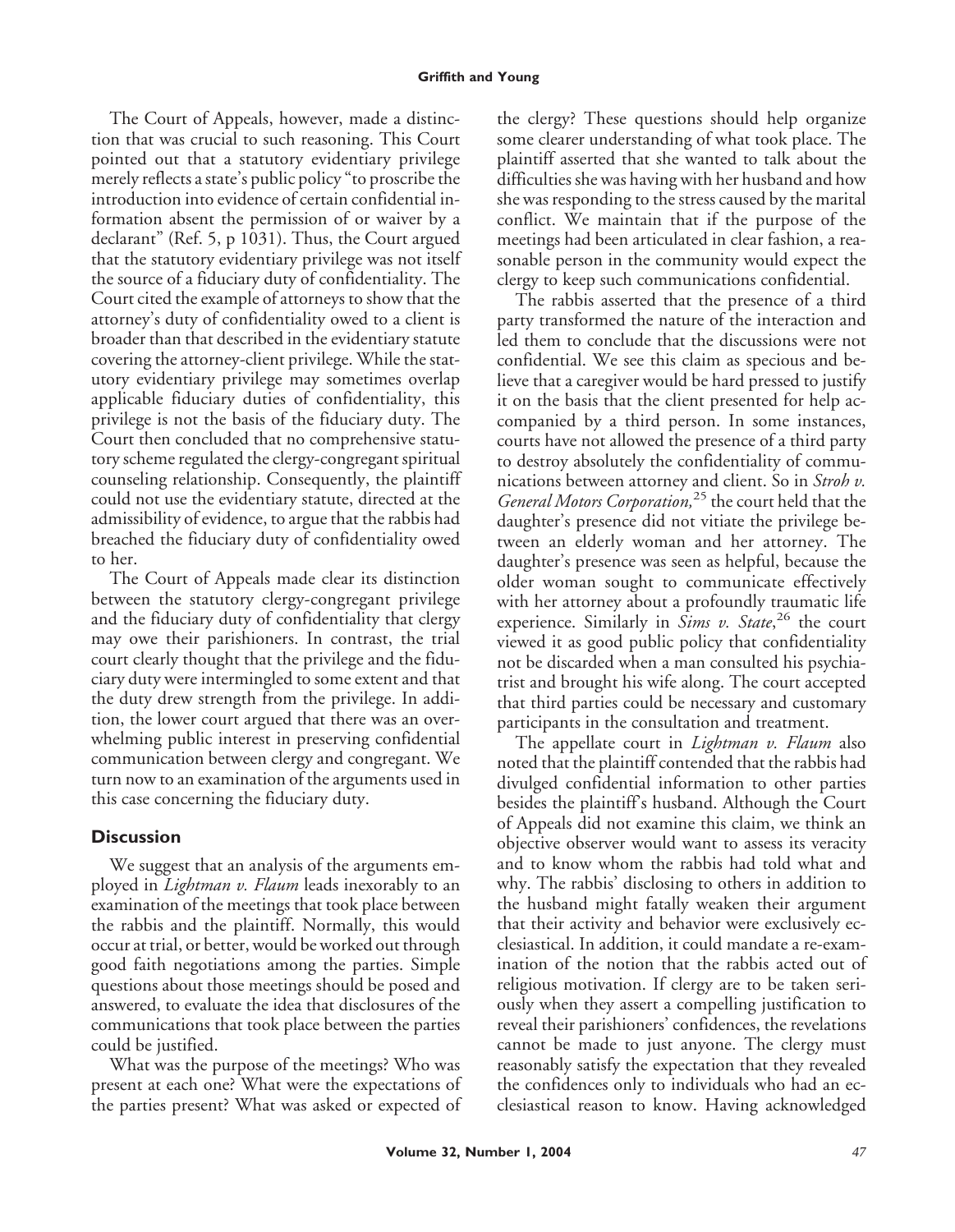the need to respect the separation of religious and secular argumentation, we do recognize that clergy may reveal confidences if they are truly under some ecclesiastical compulsion to do so. But the parties to whom the confidences are revealed must have some reasonable ecclesiastical relationship to the clergy.

In the case of *Snyder v. Evangelical Orthodox Church*, <sup>3</sup> the Court of Appeal of California enunciated several questions that courts should ask when considering complaints about church officials' conduct: first, whether the organization is a religion and, second, whether the alleged conduct qualifies as religious expression. If these two questions can be answered affirmatively, then comes the third question of whether the alleged conduct inflicts so much harm that there is a compelling state interest in discouraging it that outweighs the values served in allowing religious freedom. We argue, of course, that revealing confidences to others besides Lightman's husband (and anyone else with a religious need to know) would by any common-sense standard not qualify as religious expression.

Now we must apply the questions articulated in the *Snyder* case to the central thesis advanced by the rabbis and their supporters in *Lightman*. In an *amicus curiae* brief written in support of the rabbis, the Institute for Public Affairs (IPA) of the Union of Orthodox Congregations of America argued that all clergy could not be expected to conform to one mode of conduct with respect to the issue of confidentiality.<sup>27</sup> The IPA then suggested that the rabbis had a responsibility under Jewish Law and to Jewish people to reveal the information confided by Mrs. Lightman. The rabbis themselves advanced this argumentation and insisted that they had a duty to protect the husband and also the children. In other words, once Mrs. Lightman told the rabbis that she was no longer attending the ritual baths, the rabbis were obligated to warn her husband. This was necessary so as to protect the religious state of her husband and, by extension, her children. We accept this argument and feel no need to question the rabbis' assertion that this ecclesiastical "duty to warn and protect" is a canon of their orthodox doctrine.

However, the New York Court of Appeals never confronted the notion raised by others that Mrs. Lightman's husband already knew from her that she was no longer attending the ritual baths. Consequently, the rabbis were not warning the husband or protecting him from anything, since he was well aware of his wife's conduct. Indeed, a more cynical view (not ours) of this aspect of the rabbis' behavior would suggest that they simply wished to support the husband in his divorce struggle with the wife. From such a vantage point, the rabbis could be seen (by some) as doing nothing more than advancing a mere secular political interest of helping a male congregant. On the one hand, we emphasize that we do not take lightly the rabbis' claim that under Jewish Law they were obligated to protect the husband. On the other hand, we maintain that the rabbis may not cavalierly assert that their religious obligation trumps the traditional secular responsibility that caregivers have to preserve confidentiality. Their assertion must pass the test of reasonable common sense. In this case, if the rabbis were certain that the husband was aware of his wife's transgressions, their violation of confidentiality was unwarranted.

One further point deserving consideration is that the rabbis should have advised Mrs. Lightman at some point during their discussion that Jewish Law would obligate them to divulge what she had told them. This would have made it clear that they were indeed acting out of religious obligation to protect the whole family, thereby removing any question of duplicity on the rabbis' part.

One final point deserves mention. In reporting the facts of the case, we noted that when Mrs. Lightman filed for divorce, both rabbis submitted affidavits supporting the husband in seeking custody of the children. These declarations from the clergy were intended to show that granting custody of the children to Mrs. Lightman would jeopardize the Orthodox Jewish upbringing of her children. While we felt considerable sympathy for the rabbis' claim that their obligation under Jewish Law was to talk to the husband about what his wife had discussed with them, it stretches the imagination to understand how the rabbis could extend their mandate to cover the submission of the affidavits. The husband had the obvious choice of obtaining an affidavit from any orthodox clergy who could present in court the importance of having the children raised by the parent who continued to observe Jewish Law.

But Rabbis Flaum and Weinberger were obviously not content with the presentation of objective data to the court hearing the custody case. They wanted to support Dr. Lightman in the custody struggle, which they claimed was mandated by their religious obligations. We contend that it should have been possible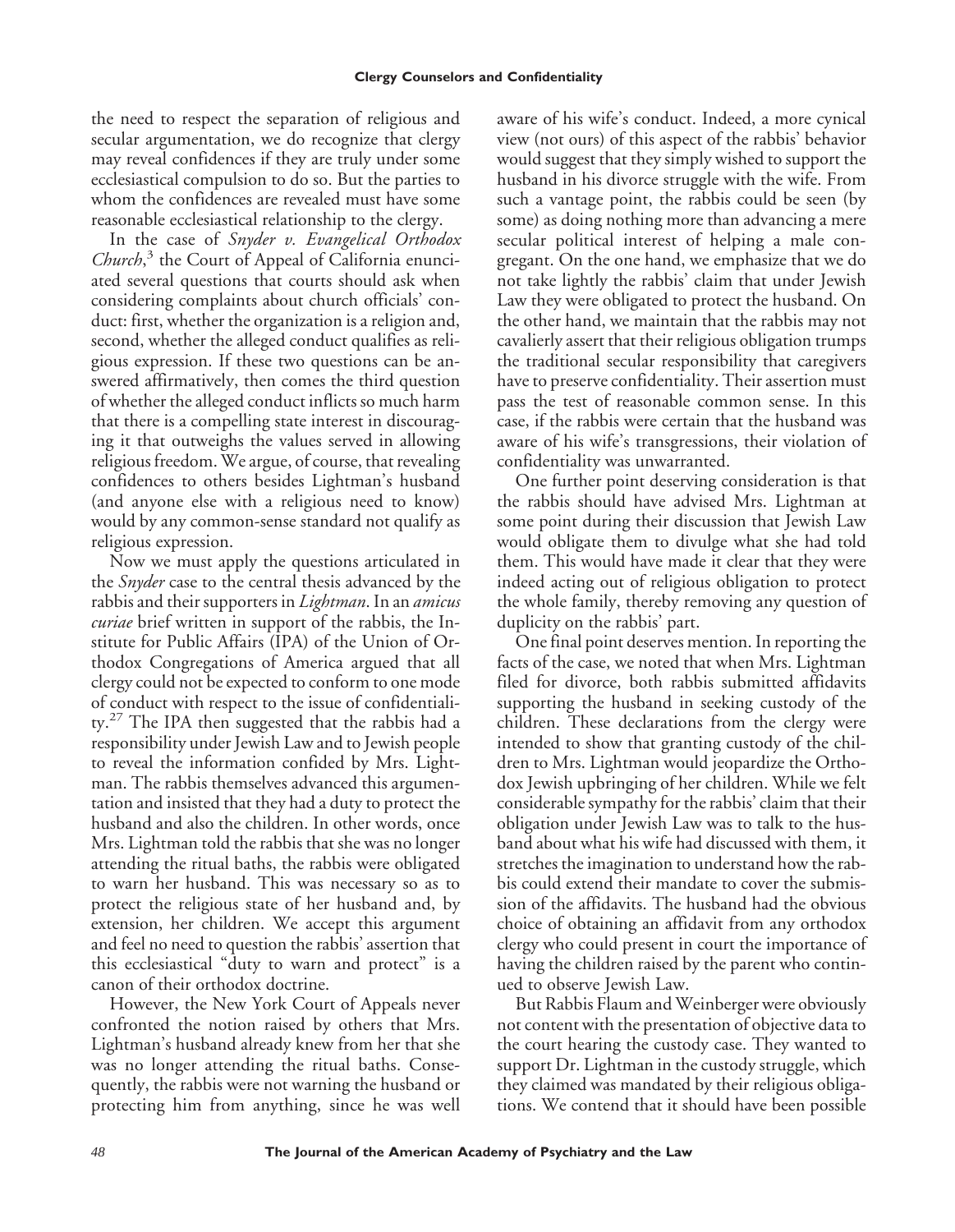for the rabbis to support Dr. Lightman without breaking the confidentiality owed to Mrs. Lightman. The rabbis could have assisted Dr. Lightman's lawyer to find an expert on Jewish Law who could have testified about the religious obligations of Jewish parents raising children. There was a primary relationship established between the rabbis and Mrs. Lightman by virtue of her discussion with them. Certainly, religious doctrine could lead to the redefinition of that relationship. But absent an ecclesiastical reason for such redefining, the rabbis should not have felt themselves free to ignore the primary relationship and actively assist the husband in his custody petition.

We concede that the boundaries of religious relationships differ in important ways from those of secular associations. The clergy's religious obligations may on some occasions take precedence over any duty of confidentiality owed to their congregants. However, we suggest that in these relationships, it is critical that the clergy's behavior be examined to make sure that common sense qualifies it as religious expression and that their conduct is based on religious doctrine. We are not saying that the rabbis had no reason to be concerned about the religious upbringing of the children. We are arguing that the rabbis, in taking seriously both their religious obligations and the duty of confidentiality owed their parishioners, needed to question themselves. Was there any way to meet their religious obligation without sacrificing fulfillment of the fiduciary duty owed to a congregant in a counseling transaction?

### **Conclusion**

Without question, clergy have the right to disclose confidential conversations when they have religious reasons for doing so. But how they use that right must be subject to some review, one that must of course respect any religious reasons they have for making their disclosure. The duty to disclose or protect information may serve ecclesiastical purposes. In contrast, some clergy conduct may have no justifiable religious explanation. Sexual abuse is a clear example.

We have argued that courts must do better than take refuge in irrelevant and peripheral issues such as the presence of a third party client's helper in the confidential discussions. It is equally unacceptable simply to drop the analysis after distinguishing the statutory evidentiary privilege from the true sources of the fiduciary duty of confidentiality and referring vaguely to problematic constitutional issues.

Showing proper respect for religion certainly cannot mean avoiding review altogether. Taking reasonable measures to utilize common-sense discretion does not compromise religion. In the courtroom, simple appropriate expedients, such as using hypothetical questions and engaging the proper relevant and neutral professional expertise, would strongly support religious values rather than undermine them. The clergy of many denominations willingly engage in supporting their congregants' mental health, often directly through pastoral counseling. They bring unique good to the mental health enterprise. A sensitive approach to the fiduciary duty of confidentiality, understood in common-sense terms, will only enhance their contribution.

#### **Acknowledgments**

The authors thank Eliezer Greenbaum, JD, and Rabbi James Ponet for helpful critiques and discussions of this article.

#### **References**

- 1. Nally v. Grace Community Church of the Valley, 240 Cal. Rptr. 215 (Cal. 1987); rev'd 763 P.2d 527 (Cal. 1988)
- 2. Destefano v. Grabrian, 763 P.2d 275 (Colo. 1988)
- 3. Snyder v. Evangelical Orthodox Church, 264 Cal. Rptr. 640 (Cal. Ct. App. 1989)
- 4. Griffith EEH, Adams AK, Young JL: Nally II: further clarification of clergy malpractice. Hosp Community Psychiatry 39:1041–3, 1988
- 5. Lightman v. Flaum, 761 N.E.2d 1027 (N.Y. 2001)
- 6. Griffith EEH: The significance of ritual in a church-based healing model. Am J Psychiatry 140:568–72, 1983
- 7. Chang PMY, Williams DR, Griffith EEH, *et al*: Church-agency relationships and social service networks in the black community of New Haven, in Sacred Companies: Organizational Aspects of Religion and Religious Aspects of Organizations. Edited by Demerath NJ, Hall PD, Schmitt T, *et al*. New York: Oxford University Press, 1998, pp 340–8
- 8. Young JL, Griffith EEH, Williams DR: The integral role of pastoral counseling by African-American clergy in community mental health. Psychiatr Serv 54:688–92, 2003
- 9. Young JL, Griffith EEH: The development and practice of pastoral counseling. Hosp Community Psychiatry 40:271–6, 1989
- 10. Lightman v. Flaum, 687 N.Y.S.2d 562 (N.Y. Sup. Ct. 1999)
- 11. Lightman v. Flaum, 717 N.Y.S.2d 617 (N.Y. App. Div. 2000)
- 12. Yellin JM: The history and current status of the clergy-penitent privilege. Santa Clara L Rev 23:95–156, 1983
- 13. McGroarty L: The People v. David Phillips and Wife. Western Law J 1:109–14, 1843–4, 1955; reprinted in Privileged communications to clergyman. Catholic Lawyer 1:199–213, 1955
- 14. The People v. Christian Smith, 2 City Hall Recorder (Rogers) 77 (N.Y.) 817, reprinted in Privileged Communications to Clergyman. Catholic Lawyer 1: 199–213, 1955
- 15. Mitchell MH: Must clergy tell?—child abuse reporting requirements versus the clergy privilege and free exercise of religion. Minn L Rev 71:723–825, 1987
- 16. Mich. Comp. Laws Ann. § 600.216 (West 2003)